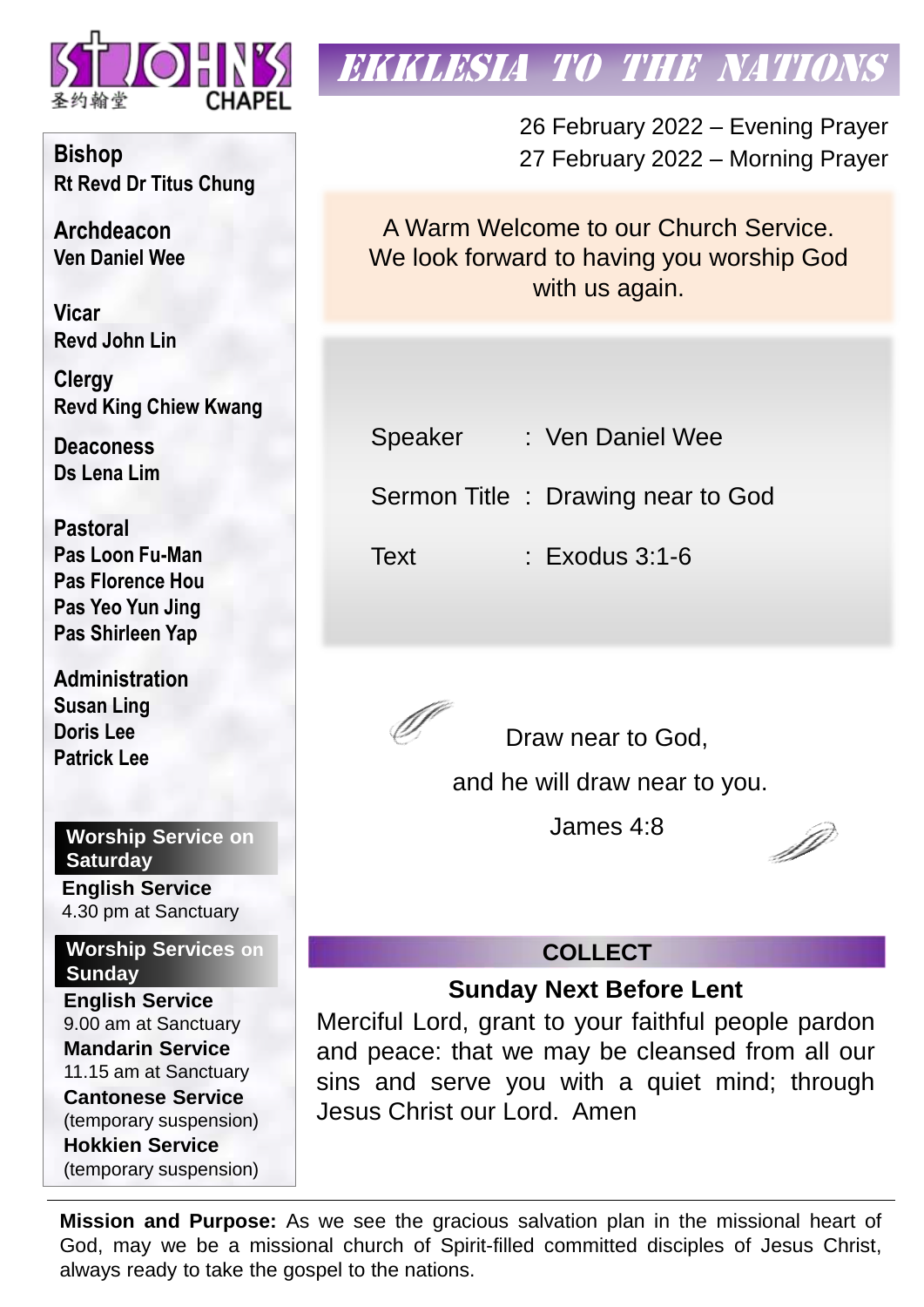## **Vicar Writes**

# Dear beloved family in Christ

In their September 2021 issue of Excelsis Coaching Newsletter, John Lim and Song Kheng, founders and life coach trainers for Excelsis Coaching Asia, had written on the topic "**Coaching: God's Guidance in times of Uncertainty"**. I have shared part 1 last week. Please see part 2 below.

I pray that you have found their counsel practically useful and may you also be able to use it to help others in drawing strength and guidance in the Lord during such challenging times.

**Blessings** Pas John

# **Coaching: God's Guidance in times of Uncertainty (part 2)**

# **How do we enable people to depend on God?**

As coaches, we intentionally move away from telling and advising. We create a safe space, prayerfully listen and use the following coaching questions to help people tune in and depend on God:

- How are you going through this pandemic?
- What do you need God's guidance in?
- What emotions are you feeling in your heart?
- What is your common sense telling you about this matter?
- What are the counsels of your God-fearing mentors/friends?
- What are some open doors or close doors you are noticing?
- What are some experiences with God in the past that may give you guidance regarding who you are (your identity) and what you should do?
- How has the Lord spoken to you through His word regarding your situation?
- What are your calling and spiritual gifts? How will God's calling and gifting guide you in your decision?
- What is the Lord speaking to you through the Holy Spirit?
- What do you sense during prayer and after praying?
- We have seen many examples of fasting in the Bible to seek God's guidance in crisis, how might fasting be relevant in this situation?
- From a scale of 1-10, how yielded is your heart to the Lord in this matter? (10 being fully yielded to God)

Romans 12:2, "*Do not be conformed to this world, but be transformed by the renewal of your mind, that by testing you may discern what is the will of God, what is good and acceptable and perfect*."

May we take the time to seek God, receive His peace, discern His will and live as children of the Light in this uncertain world. May God use you to equip His people for the advancement of His Kingdom!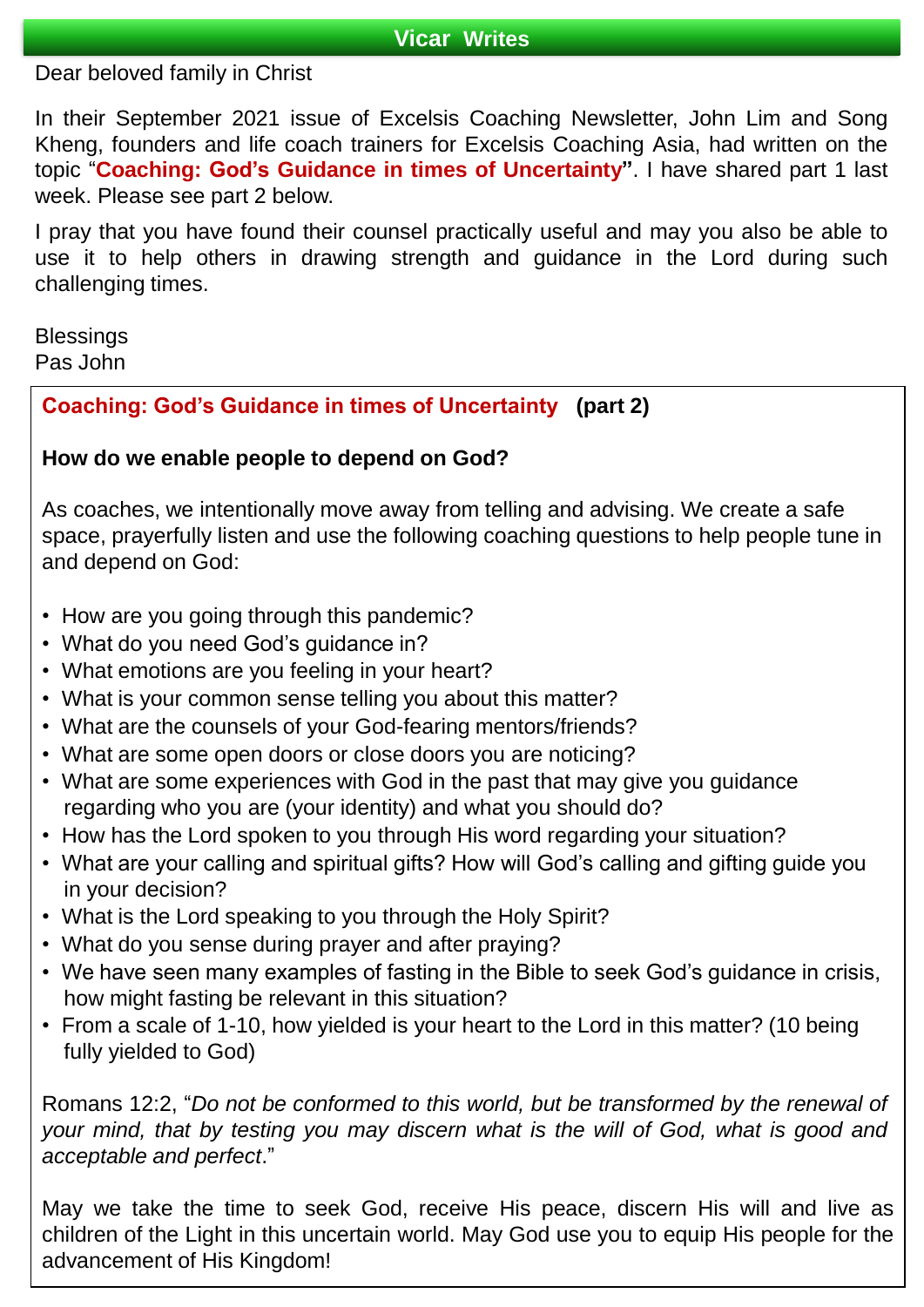## **"Live Lent wisely" by Bishop Titus**

As we enter the season of Lent on 2 March, Bishop Titus brings a word of encouragement to all the parishes to live Lent wisely, via this video weblink <https://www.youtube.com/watch?v=6iju1iioB8U>

### **Season of Lent at Daily Morning Office**

During the Lent season beginning 2 March, St Andrew's Cathedral will host the **Daily Morning Office** from Mondays to Fridays at 7.30 am. Feel free to participate via zoom or youtube and be spiritually enriched and renewed in your soul.

Zoom: <https://tinyurl.com/y2h3bdky> Meeting ID: 892 0263 0770 Passcode: 737881 YouTube: <http://cathedral.org.sg/r/morning>

#### **Holy Week Services**

- **Maundy Thursday** Service on **14 April** 2022 at **7.30 pm**.
- **Good Friday** Service on **15 April** 2022 at **10.00 am**.
- **Resurrection Sunday** service on **17 April** 2022 at **9.00 am**.

There will be no '1 John' Service on Saturday, 16 April 2022. May the Holy Spirit guide our hearts in worship and devotion this coming Holy Week.

#### **Lenten Devotional Booklet 2022**

Lent is a period of 40 days before Resurrection Sunday. The Bible Society of Singapore has published the Lent Devotional with the theme "*Up from the Ashes, Hope will Arise*". for use during Lent. You may purchase a copy at \$3.00 at the ushers' table.

#### **Safe Management Officers**

With effect from 1 March 2022, Pas Fu-Man will take over as the chair of SMO team. We greatly appreciate and thank Ds Lena for chairing the SMO team for the past 2 years with commitment and dedication and always ensuring that we adhere to safe management measures for the health and safety of all.

### **Arrangement for "Private worship"**

For church members affected by the VDS setting for worship services, the Vicar and pastoral team understand your situation and hope to provide continual pastoral and spiritual care for you. The latest MCCY advisory (dated 25 Jan) allows for private worship in a place of worship for one group of up to 5 persons, regardless of vaccination status. Please feel free to contact the Vicar or any pastor to arrange for a private worship session at our church sanctuary.

#### **Intercession**

**Youth Ministry -** Pointers for Prayer & Thanksgiving

- a) Pray for the Youth Leadership Team as we plan for the resumption of physical corporate youth fellowship.
- b) Pray for wisdom for the leaders in knowing how to disciple the youths.
- c) Pray for the youths that they will find their belonging in this community and ultimately as sons and daughters of God.